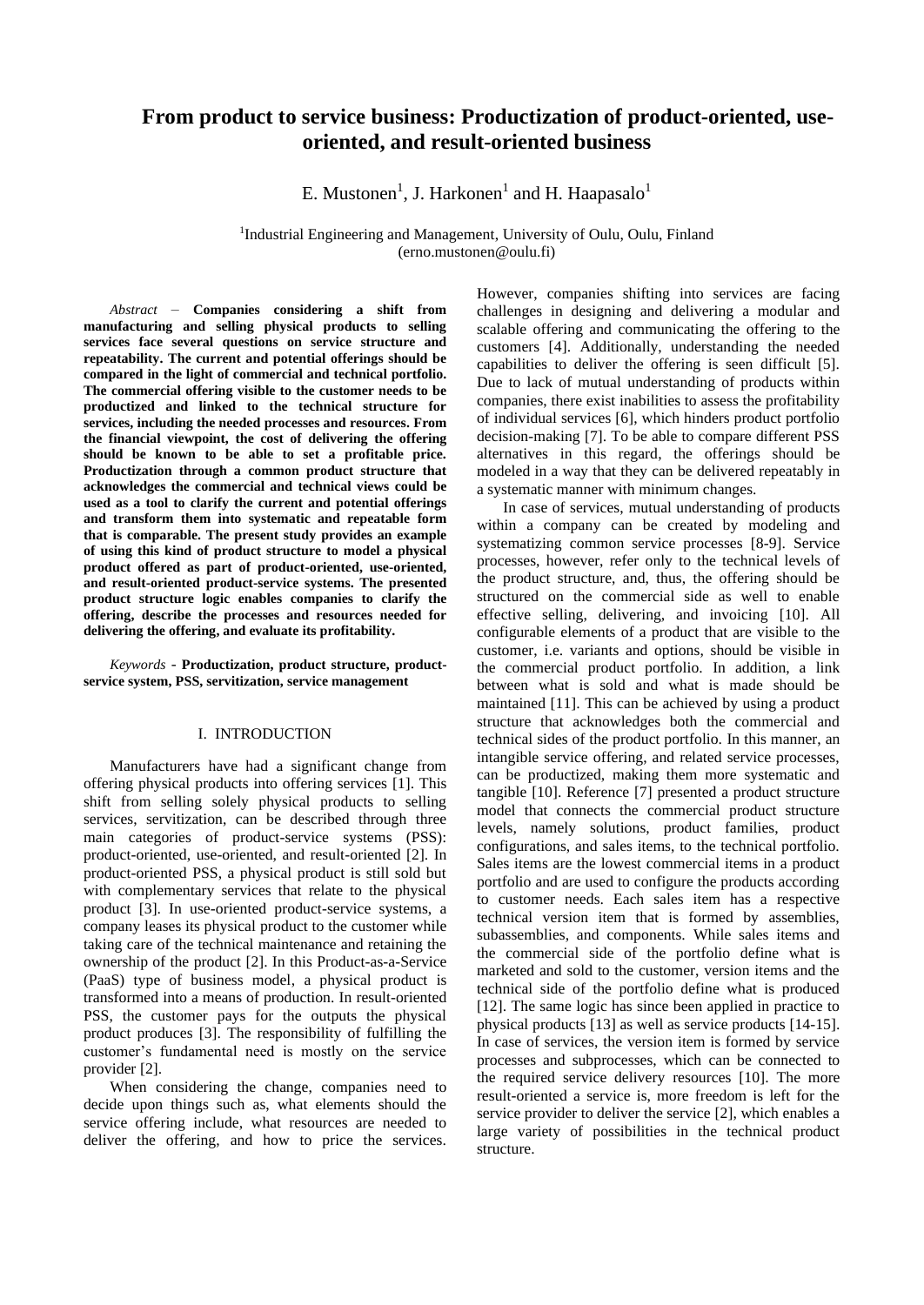The previous literature has provided some examples of productizing physical products and services through a product structure that acknowledges both the commercial and technical portfolios. However, the examples do not provide enough support for productizing the same product as a physical product and as a service product for servitization considerations and decision-making. This study aims to improve understanding of using a systematic product structure to clarify the offering and enhance decision-making on servitization. Car is used as an example to productize a physical product as a productoriented, use-oriented, and result-oriented product-service system.

# II. METHODOLOGY

In this study, the previous research on product structures concerning commercial and technical views was studied by conducting a brief literature review. Then, the logic of commercial and technical product portfolios [7, 10, 13-15] was adapted to describe a case product sold as a product-oriented, use-oriented, and result-oriented PSS. Car was chosen as the case product due to its comprehensibility. The case product, Volkswagen Polo SE, was first modeled commercially as a product-oriented PSS based on the offering visible on the Volkswagen UK's official website [16] and its "Build your own" configurator. The configurator provided all the variants and options a customer could choose. The authors listed them as the sales items of the configurable Polo SE. Technical side of the portfolio was modeled hypothetically to a certain level, starting from each sales

item's respective version item. After the case product was modeled as a product-oriented PSS, it was then modeled commercially and technically as a use-oriented PSS, car leasing service. Websites of several car leasing companies were inspected to gather understanding of common leasing service configuration possibilities. Again, the variants and options a customer could choose to configure the service were listed as the sales items of the leasing service. Their technical structures were described hypothetically. To model the case product commercially as a result-oriented PSS, a vehicle for hire/taxi ride, the website of Volkswagen Move [17] was utilized. Then, the technical portfolio was described hypothetically to a certain extent.

## III. RESULTS

#### *A. Car as a product-oriented PSS*

Productization of car as a physical product is presented in Fig. 1. Configurable product Polo SE consists of several sales items, of which the customer chooses the most pleasing ones to get a car according to one's needs. Due to the vast number of the actual sales items on the company website, only some of them are presented in this example. The sales item *Polo SE* is a basic sales item, forming most of the technical structure of the car. It is always included in the configuration. In addition, there are three engine sales item variants: *1.0 5 speed Manual*, *1.0 TSI 5-speed Manual*, and *1.0 TSI 7 speed DSG*; three color sales item variants: *Pure white*, *Flash Red*, and *Black*; and one optional service sales item,



Fig. 1. Car as a product-oriented PSS.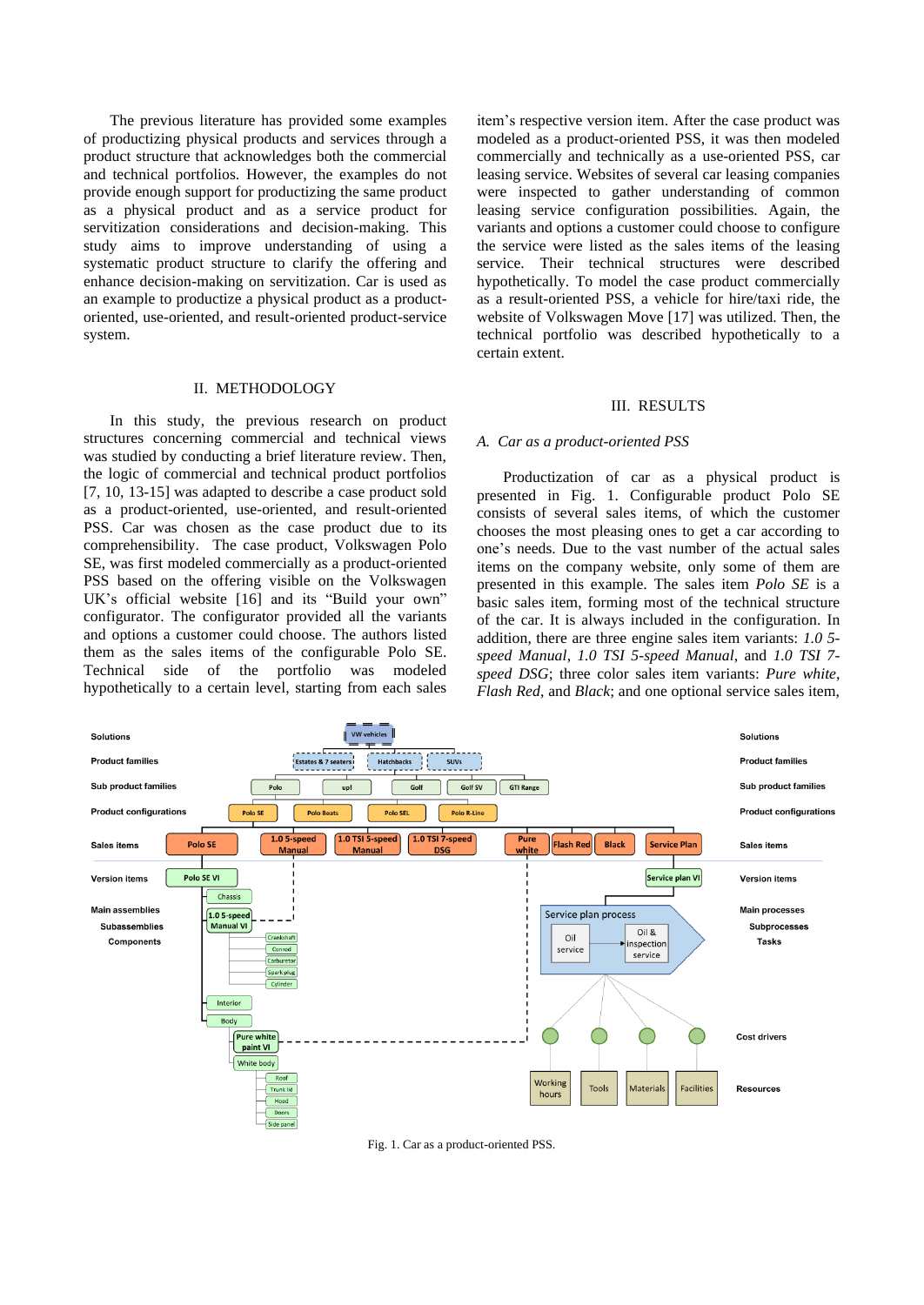*Service Plan*. Thus, all customer-chosen variations reside on the commercial side of the portfolio. In this case, the customer has chosen a *Pure white* Polo SE with *1.0 5 speed Manual* engine and has chosen the optional *Service Plan* as well. Each of the sales items has a respective version item in the technical portfolio. Considering the physical sales items, the technical portfolio follows the same logic as configurable bills of materials. The main assembly of the version item (VI) *Polo SE* consists chassis, engine, interior, and body, which are further formed by subassemblies and components. The version items *1.0 5-speed Manual* and *Pure white* reside beneath the *Polo SE* version item's assembly and are replaced in case the customer chooses alternative sales items. When it comes to the service sales item, the major difference in the technical portfolio compared to the physical ones is that, instead of bills of materials, now the technical side consists of bills of service processes/service blueprints, including oil service and oil & inspection service processes in this case.

Profitability of the configuration can be calculated based on the sales items' prices and the respective version items' production costs. Production cost of each version item should remain unchanged no matter which configuration is chosen. If the cost changes significantly depending on the configuration, a new sales item (and a price for that) should be created to maintain the profitability. This applies also if the fit, form, or function of the version item is changed. Activity-based costing can be used to calculate the costs for service version items by linking the service processes to the resources through cost drivers.

# *B. Car as a use-oriented PSS*

Productization of car as a leasing service is presented in Fig. 2. When productizing a leasing service, it is not the car, as a physical product, that is being configured anymore. Instead, service product is the one to be configured by service sales items, whereas the *Polo SE 1.0 5-speed Manual Pure white* car becomes a means of service production, a resource. The sales items the customer has chosen in the presented example are *30,000 km* driving allowance and *1-year contract*. The respective version items exist in the technical portfolio. The service process of the *30,000 km* version item includes activities/subprocesses occurring during 30,000 km drive, whereas the service process of the *1-year contract* version item includes activities/subprocesses occurring during 1 year.

Profitability of the service configuration can be calculated using the same logic as in the previous example based on the sales items' prices and the respective version items' costs. In this case, activity-based costing can be used to calculate all version items' costs. Cost drivers connect the processes and corresponding resources. Now, the car is productized as a resource for service production, instead of productizing it as a physical item. Cost drivers for *30,000 km version item* relate to car maintenance, tire wear, and depreciation in car value per 30,000 km, whereas cost drivers for *1-year contract version item* relate to semiannual wheel change (change between summer and winter tires), car insurance and depreciation in car value per 1 year, and cleaning and inspection at the end of the leasing period.



Fig. 2. Car as a use-oriented PSS.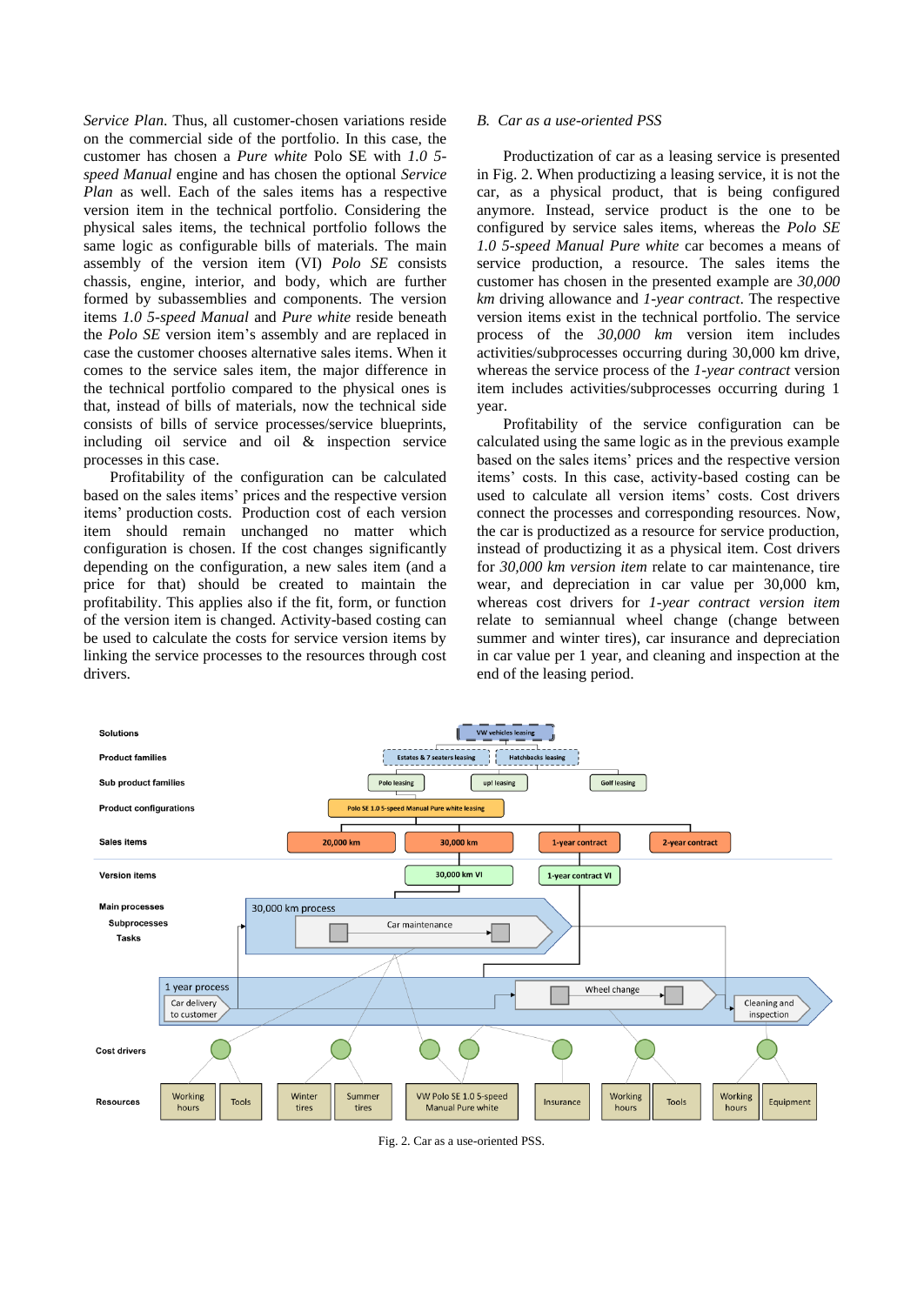

Fig. 3. Car as a result-oriented PSS.

# *C. Car as a result-oriented PSS*

Productization of a taxi ride is presented in Fig. 3. The productization of the commercial portfolio follows quite closely the logic presented in the leasing service example. The sales items in this case consist of *Basic fee* and *Ride per kilometer*. On the technical side, *Basic fee*  version item consists of processes such as invoicing and customer pickup, whereas *Ride per kilometer* version item is delivered through a driving process. However, taxi ride being a result-oriented PSS, the customer does not want to pay for the time spent on the ride but only for the result, distance traveled. This forms challenges in calculating the costs, and thus setting the prices for the sales items, as some costs (e.g. driver's salary, fuel) are more difficult to allocate due to varying driving environments (e.g. city center/highway, traffic) that affect the real costs per kilometer and ride.

As a solution to define the costs, some options can be considered. One of them is to evaluate a cost that would cover all different driving environments. Then, the prices would be set accordingly. The prices would not attract rides outside city centers, though, since lower fuel consumption and driver's salary per kilometer due to higher average speed outside city center would not be reflected in the prices. Therefore, a second option would be to divide *Ride per kilometer* sales item into several sales items according to drive in highway, city center, or during rush hour, whose prices would better reflect the costs of their respective version items. A modern option would be to use software to calculate accurate salary and fuel costs based on real-time traffic information in advance. The price would be agreed before the ride.

## IV. CONCLUSION

This study presented an example of productizing a physical product as a product-oriented PSS, use-oriented PSS, and result-oriented PSS by using a common product structure. The product structure should cover both the commercial side and the technical side of the product portfolio. The logic in productizing a commercial product portfolio is rather unchanged regardless whether productizing a physical product or a service. All customer-chosen variations should occur through sales items on the commercial side of the portfolio. The biggest difference in productization of physical products and services resides on the technical side of the portfolio. When productized as a physical product, the technical portfolio consists of assemblies, subassemblies, and components, whereas in case of services, the technical portfolio consists of service processes, subprocesses, and tasks. The physical product acts as a resource in service production. Profitabilities of physical products and services can be calculated based on the prices of the sold commercial sales items, and the costs of the respective version items.

For company managers, this study gives insight into comparing different servitization options. Manufacturing companies can use the presented product structure logic when considering whether to shift from manufacturing business to service business. The presented product structure logic clarifies the offering by defining what can be developed, marketed, sold, and delivered. Commercial